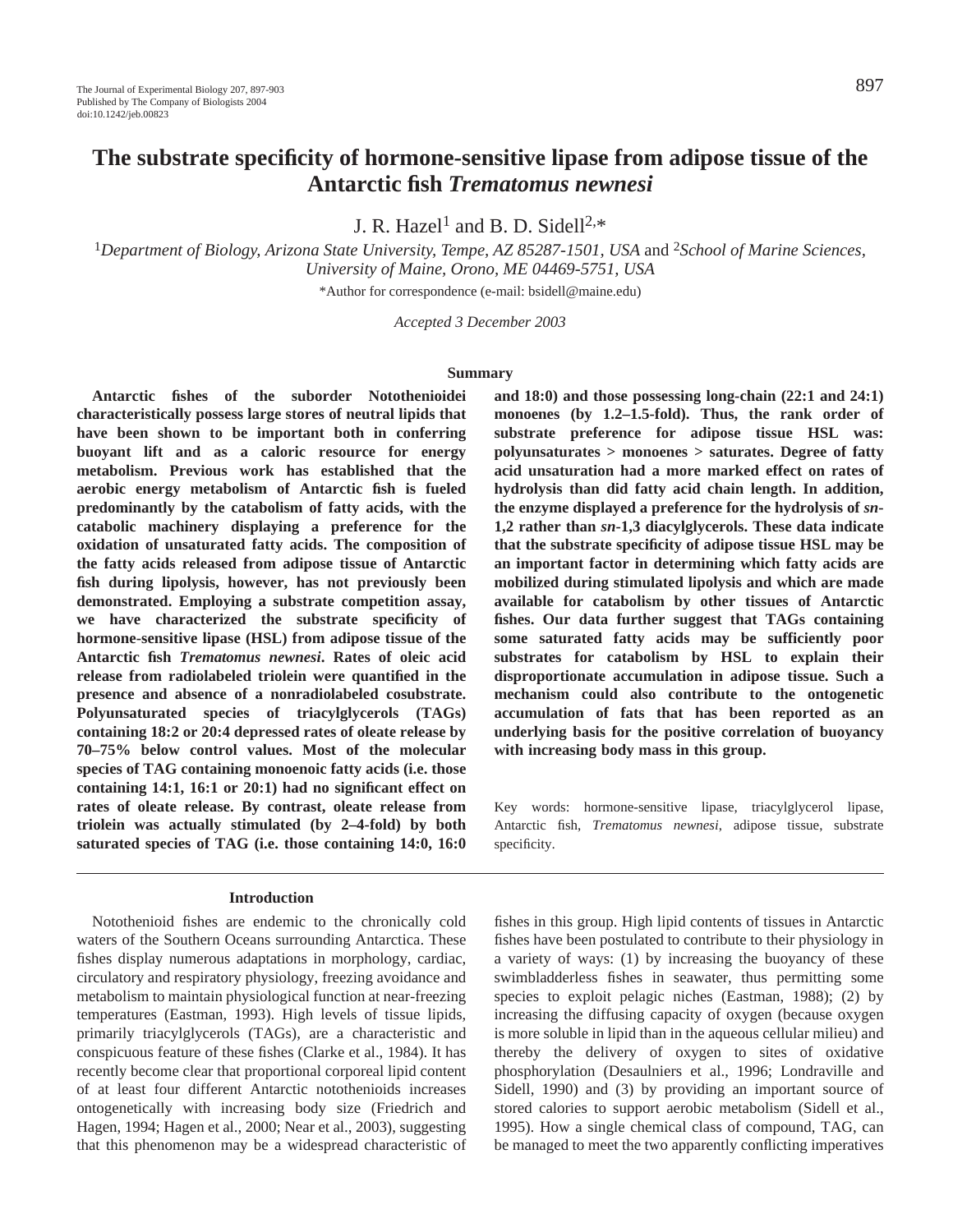of accumulation for buoyancy and mobilization for energy metabolism has remained unresolved. In the present paper, we examine the nature of fatty acids that are released *via* lipolysis from adipose tissue stores through the action of hormonesensitive TAG lipase (HSL) and whether the behavior of this system may provide insight into the regulation of TAGs for purposes of buoyancy and energy metabolism.

A considerable body of evidence suggests that the obligately aerobic energy metabolism of Antarctic fishes is fueled predominantly by the catabolism of fatty acids derived from TAG stores in liver and adipose tissue. For example, the maximal activity of carnitine palmitoyl transferase (CPT; a marker enzyme for fatty acid oxidation) assayed at 1°C is elevated to a greater degree than activities of citrate synthase and cytochrome oxidase in tissues of polar compared with temperate fish species (Crockett and Sidell, 1990). Furthermore, in the Antarctic fish *Gobionotothen gibberifrons*, fatty acids were more effective substrates of energy metabolism in oxidative skeletal muscle and heart than either glucose or lactate (Sidell et al., 1995). Not only is there a high capacity for fatty acid catabolism in polar species but also, in several instances, the biochemical machinery is best able to metabolize unsaturated fatty acids. For example, aerobic skeletal and ventricular muscle of *G. gibberifrons* displays a clear preference for the catabolism of monounsaturated fatty acids (particularly palmitoleic acid), a preference that is mirrored by that of CPT, the rate-limiting enzyme in the  $\beta$ oxidation pathway (Sidell et al., 1995). Similarly, in *G. gibberifrons*, mitochondria showed a marked preference for the oxidation of palmitoleoyl-CoA and two polyunsaturated fatty acids (PUFAs; 20:5 and 22:6), suggesting that in this species both monoenes and PUFAs may support aerobic energy metabolism.

Metabolism of fats by vertebrates requires a complex suite of integrated processes that encompass dietary acquisition, assimilation, synthesis of storage depots (TAGs), mobilization of stored fats and, ultimately, catabolism. Although catabolism of fats has been partially characterized in Antarctic fish, processes of fat mobilization have not been characterized. The rate-limiting enzyme responsible for initiating the mobilization of stored fats from adipose tissue reserves is HSL (alternatively called TAG lipase). A limited survey of Antarctic fish has previously demonstrated that, even when measured at physiological temperature (0°C), the activity of adipose tissue HSL is comparable to that observed in tissues of temperatezone fishes at their much higher body temperatures (Sidell and Hazel, 2002). Some limited data suggest that the process of lipolysis in Antarctic fish tissues is nonrandom so that some fatty acids (perhaps those that are not preferentially oxidized) are over represented in their abundance in storage TAG compared with the composition of fats transported to other tissues for oxidation. For example, the percentage of 14:0 in neutral lipid deposits of adipose tissue exceeds that in pools of serum or oxidative skeletal muscles in both *G. gibberifrons* and *Trematomus newnesi* (Lund and Sidell, 1992). Likewise, in mammals, the mobilization of fatty acids from adipose tissue

is nonrandom, and chemically different fatty acids are mobilized at different rates: rapidly mobilized fatty acids include  $C_{16-20}$  fatty acids with 4–5 double bonds, whereas slowly mobilized fatty acids include  $C_{20-24}$  fatty acids with 0–1 double bonds (Raclot et al., 2001).

We undertook the present study to characterize partially the substrate specificity of HSL isolated from adipose tissue of the Antarctic fish *Trematomus newnesi* and to determine whether this enzyme biases the composition of fatty acids released from adipose tissue and made available to other tissues for catabolism.

# **Materials and methods**

# *Animals*

The Antarctic fish *Trematomus newnesi* Boulenger 1902 was captured from depths of  $80-150$  m by 6 m otter trawl deployed from the *R/V Polar Duke* at sites near Low Island (63°25′ S, 62°10′ W) and Dallmann Bay in the vicinity of Astrolabe Needle (64°10′ S, 62°35′ W) off the Antarctic Peninsula. Fish were held in running seawater tanks aboard the vessel and transported to the United States' research station, Palmer Station, Antarctica. At Palmer Station, animals were maintained in running seawater tanks  $(-1.0^{\circ}$  to  $+1^{\circ}C)$  under ambient photoperiod for up to two weeks prior to experiments. During this time, animals were not fed.

Just prior to experiments, fish were killed by a sharp blow to the head, followed by severance of the spinal cord posterior to the braincase. Body mass and standard length of all animals were measured and recorded. The fish used in these experiments averaged  $79.3 \pm 3.46$  g (mean  $\pm$  s.e.m.) in mass, were  $18.5\pm0.23$  cm in length and possessed  $0.22\pm0.03$  g of mesenteric adipose tissue.

# *Tissue and enzyme preparation*

Mesenteric adipose tissue was finely diced using a singleedged razor blade and homogenized (20% w/v) in 0.35 mol  $l^{-1}$ sucrose, 1 mmol  $l^{-1}$  EDTA, 25 mmol  $l^{-1}$  Tris-HCl, pH 7.5 at 0°C employing a hand-held, ground-glass Tenbroeck tissue grinder (Wheaton, Millville, NJ, USA). The homogenate was centrifuged at 10 000  $\boldsymbol{g}$  for 30 min and the supernatant brought to  $0.5$  mol  $l<sup>-1</sup>$  NaCl by the addition of an appropriate mass of solid NaCl. HSL activity (which does not bind to heparin under the conditions employed) was separated from lipoprotein lipase (LPL) activity (which does bind to heparin) by heparin–Sepharose affinity chromatography as described by Sheridan and Allen (1984). The 10<sup>000</sup>**g** supernatant was loaded onto a  $1.5 \text{ cm} \times 20 \text{ cm}$  heparin–Sepharose affinity column (prepared as described in a technical bulletin provided by Sigma Chemical Company, St Louis, MO, USA) previously equilibrated with homogenizing medium containing 0.5 mol  $l<sup>-1</sup>$  NaCl. Adipose tissue HSL eluted immediately after the void volume of the column (Fig. 1); fractions containing this activity were pooled and concentrated from 15–25 ml to approximately 5 ml by membrane ultrafiltration (Amicon, Millipore Corp., Billerica, MA, USA; 10 kDa cutoff) under a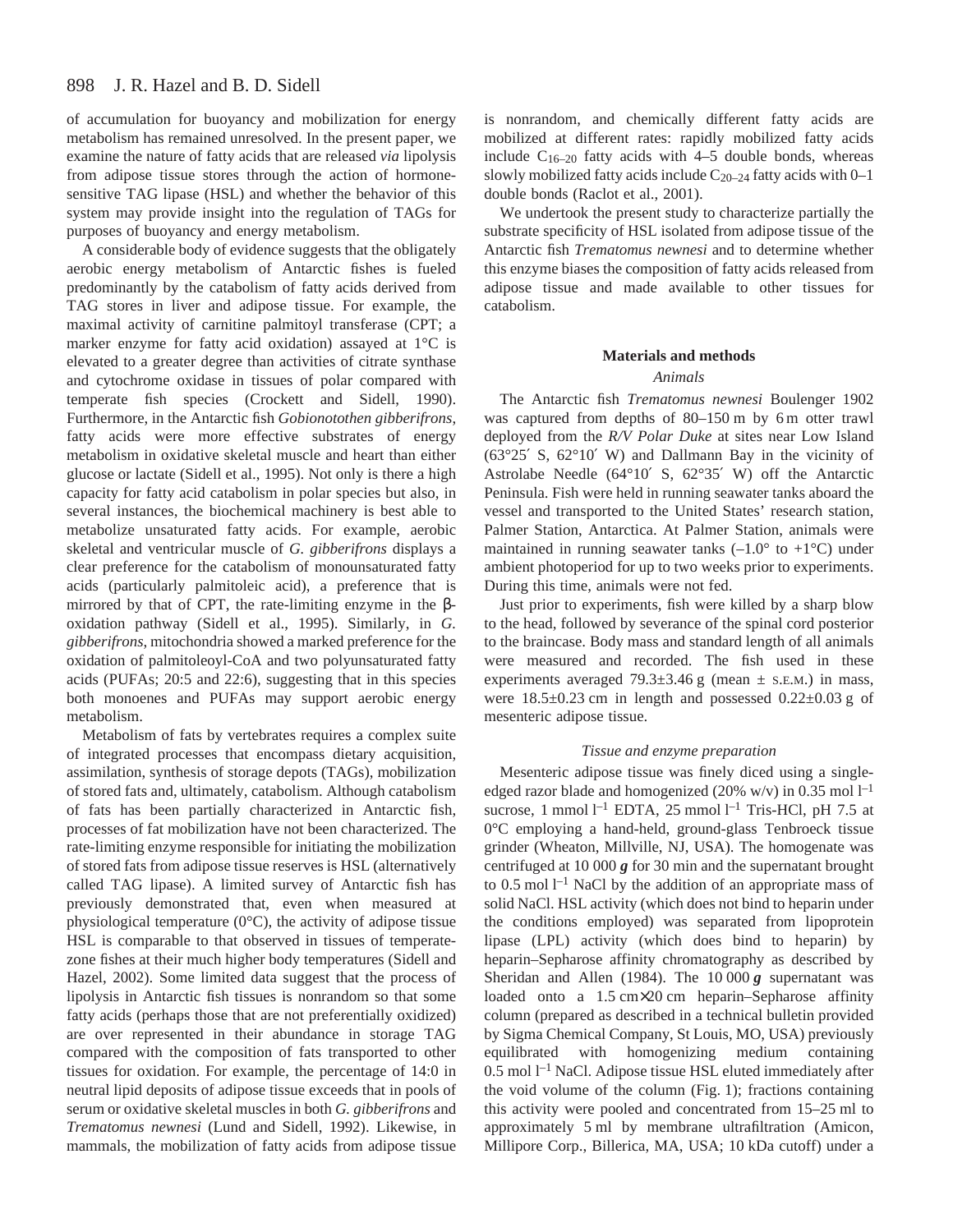

Fig. 1. Elution profile of heparin–Sepharose affinity chromatography column illustrating the elution of protein (absorbance at 280 nm; solid symbols) and the concentration of NaCl in the eluate (open symbols). Typical results from a single experiment. Horizontal bars indicate those fractions with detectable lipase activity against TAG substrates. Activity eluting early in the column is HSL, which is not retarded by the heparin affinity column. Activity eluting later in the chromatogram at high salt concentration is LPL, which is retarded by the heparin affinity column.

head of nitrogen pressure. Enzyme activity was determined immediately after concentration, without prior freezing.

# *Measurement of HSL activity and assessment of substrate specificity*

We employed a modification of the radiometric assay of Sheridan and coworkers (Sheridan and Allen, 1984; Sheridan et al., 1985) to measure HSL activity. This assay employed 14Clabeled triolein (isotope was present at the carboxyl carbon of the oleic acid esterified to each of the three carbons of glycerol) as a substrate, and activity was measured as radioactivity recovered in free fatty acid after exposure to lipase.

A stock solution of radiolabeled triolein was prepared by drying solvent (ethanol) from 14.8 MBq of carboxyl-[14C]triolein [New England Nuclear, Perkin-Elmer, Boston, MA, USA; catologue no. NEC-674  $(4.22 \text{ GBq mmol}^{-1})$ ] under a gentle stream of nitrogen gas, followed by dissolving the radiolabel and 48 µmoles of nonradiolabeled triolein in 4 ml of absolute ethanol. This stock solution was stored at 0–4°C in an amber vial prior to use in experiments. The substrate specificity of the enzyme was inferred from the effects of the addition of nonradiolabeled competing substrates on the rate of hydrolysis of radiolabeled triolein; substrates more effective than triolein are expected to reduce the amount of radioactivity recovered in the assay. The final reaction mixture was prepared by diluting the above stock solution in buffer so that the final reaction mixture contained: 125  $\mu$ mol l<sup>-1</sup> [<sup>14</sup>C]triolein, 1% (w/v) fattyacid-free bovine serum albumin,  $25 \text{ mmol } l^{-1}$  Tris-HCl, pH 7.5 at 0 $^{\circ}$ C, and 25 µmol<sup>-1</sup> nonradiolabeled competing substrate [the total triacylglycerol concentration in the assay was 150  $\mu$ mol l<sup>-1</sup>, with 83.3% of this amount comprised of radiolabeled triolein and 16.6% comprised of nonradioactive

TAG (triolein in the case of control experiments or other species of TAG in the case of competition experiments)].

Execution of the experimental series, in some cases, required more than a single preparation of post-column enzyme. We observed insignificant differences in specific activity among the preparations of enzyme when measured with reference triolein substrate. Measurements with each preparation were made on all substrates within an experimental series (e.g. monoenoic, saturated or polyunsaturated TAGs) and, as indicated below, referenced to a corresponding estimate of activity in the presence of triolein. This method of normalization should ensure correction for even small variance in specific activities between preparations.

Reactions were initiated by the addition of 1 ml of postcolumn, concentrated, enzyme preparation to 3.075 ml of otherwise complete assay buffer. Immediately after addition of enzyme, a small aliquot  $(50 \mu l)$  of the reaction mixture was sampled for the determination of specific radioactivity. The assay temperature was  $0^{\circ}$ C. Reactions were stopped at 240 min (previous experiments had established linearity of product release over this time period; Sidell and Hazel, 2002) by the addition of organic solvents [chloroform:methanol:benzene (1:2.4:2, v/v)], and free fatty acids were extracted as described previously (Sidell and Hazel, 2002). Radioactivity was determined by the method of external standard quench correction employing an LKB-Wallac 1409 liquid scintillation spectrometer (Perkin-Elmer, Boston, MA, USA). HSL activities were expressed in units of pmoles  $[14C]$ oleate released min  $g^{-1}$  wet mass. For assessment of substrate specificity, rates of oleate release in the presence of 25  $\mu$ mol  $l^{-1}$ of the competitive substrate being tested were compared with those induced by the addition of 25  $\mu$ mol l<sup>-1</sup> triolein.

#### *Statistical analyses*

Comparisons between substrates were performed by oneway analysis of variance (ANOVA) using the Statistica™ (Statsoft, Tulsa, OK, USA) software package. To capture the natural variance associated with the addition of nonradiolabeled triolein as a control (which is lost when results are expressed as a ratio relative to triolein addition), statistical comparisons were made for all TAG additions relative to the addition of a comparable volume of assay buffer (devoid of TAG). *Post-hoc* tests for significance between substrates employed the least significant difference test for planned comparisons.

#### *Chemicals and reagents*

Sepharose 6MB, heparin and all species of both tri- and diacylglycerols were from Sigma Chemical Company. All other chemicals were of reagent grade or better.

# **Results**

# *Separation of adipose tissue HSL from LPL*

Since both adipose tissue HSL and LPL catalyze the hydrolysis of TAGs, it was first necessary to remove LPL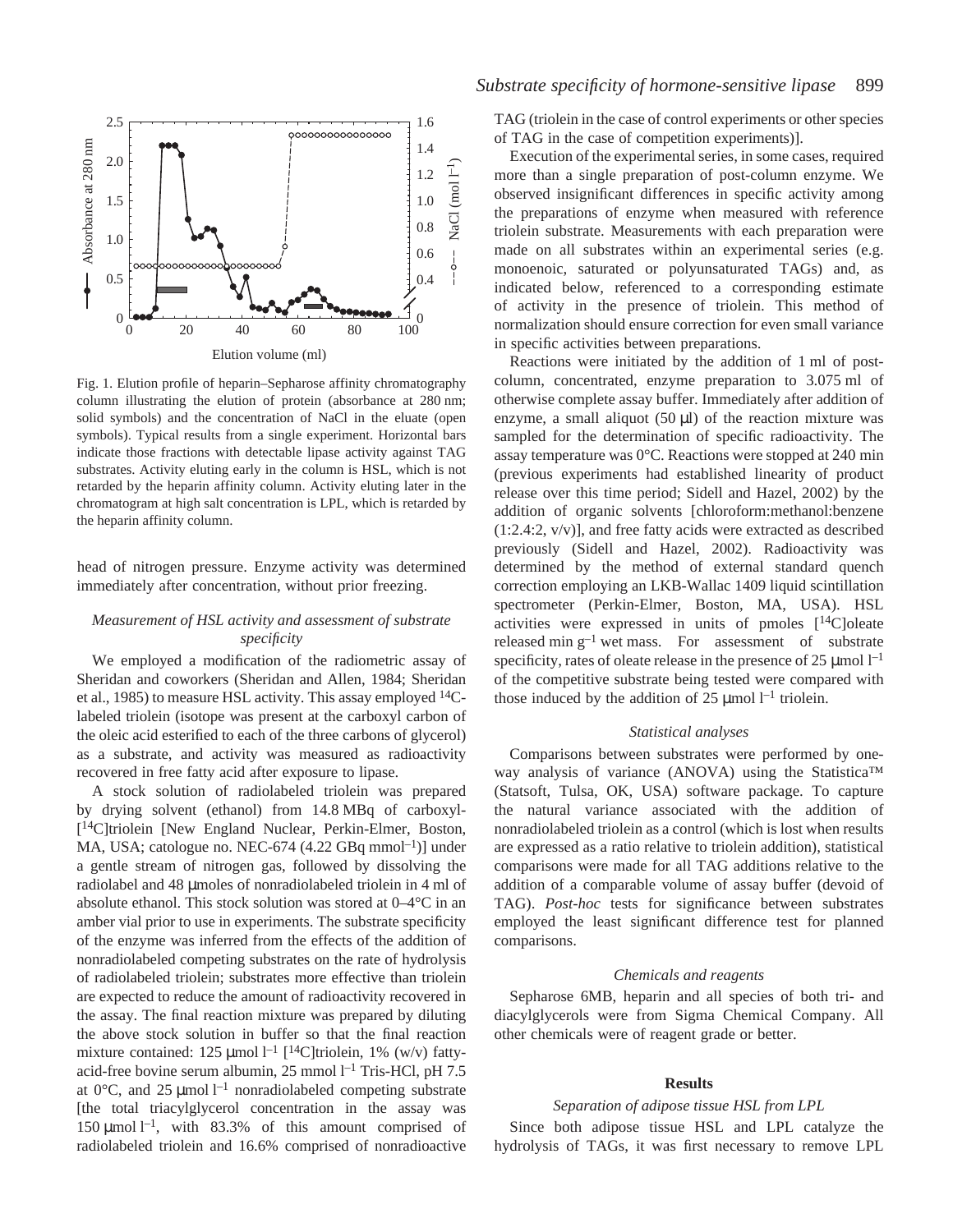#### 900 J. R. Hazel and B. D. Sidell

activity from the high-speed tissue supernatant. Affinity chromatography employing heparin coupled to Sepharose beads resolved two distinct populations of lipase activity (Fig. 1): the fraction eluting at low NaCl concentration  $(0.5 \text{ mol } l^{-1})$  displayed low affinity for heparin and corresponded to adipose tissue HSL; the fraction eluting at high salt concentration (1.5 mol  $l^{-1}$ ) displayed a higher affinity for heparin, consistent with the properties of LPL. No loss of activity occurred during affinity chromatography (based on pre- and post-column assays) and, on average, ~75% of the total lipase activity applied to the column was recovered in the adipose tissue HSL fraction and ~25% in the LPL fraction.

# *Substrate specificity of adipose tissue HSL activity*

Inferences about relative substrate specificity were made by determining the effects of adding nonradiolabeled TAGs of varying chain length and degree of fatty acyl unsaturation, or in some cases by the addition of defined molecular species of diacylglycerols (DAGs), on lipase-catalyzed liberation of oleic acid from triolein. All additions of competitive substrates were compared to the effects of adding a similar concentration of nonradiolabeled triolein (in each case, the nonradiolabeled TAG is in excess concentration to the labeled compound). A significant reduction in HSL activity in the presence of a competitive substrate (compared with triolein) indicates that the substrate competes more effectively for the enzyme than triolein. ANOVA indicated a highly significant effect (*P*<0.00001) of competitive substrate addition on rates of triolein hydrolysis.

# *Saturated species of TAGs*

Saturated species of TAGs significantly stimulated rather than inhibited rates of triolein hydrolysis (Fig. 2). The stimulatory effect of trisaturated species of TAG on rates of

triolein hydrolysis was inversely related to chain length: in the presence of tri-14:0, tri-16:0 and tri-18:0 species of TAG, rates of triolein hydrolysis were 3.7-fold (*P*<0.0001), 2.1-fold (*P*<0.001) and 1.9-fold (*P*<0.002) greater, respectively, than that observed with triolein as the sole substrate. The particularly pronounced stimulation of triolein hydrolysis in the presence of tri-14:0 suggests that this compound is a particularly poor substrate for HSL, thus effectively elevating the specific radioactivity of the triolein pool in the assay.

# *Monounsaturated species of TAGs*

Rates of triolein hydrolysis were significantly influenced by only two of the tri-monounsaturated species of TAG varying in chain length from 14 to 24 carbons (Fig. 3). The longer chain  $(C_{22}$  and  $C_{24}$ ) monoenoic species of TAG, similar to saturated species, significantly (*P*<0.04) stimulated rather than inhibited rates of triolein hydrolysis. Although other differences were not significant, tri-16:1 and tri-18:1 molecular species yielded the lowest rate ratios.

# *Polyunsaturated species of TAGs*

Rates of triolein hydrolysis were significantly (*P*<0.04) depressed in the presence of polyunsaturated (tri-20:4 and tri-18:2) molecular species of TAG (Fig. 4).

# *Positional isomers of DAGs*

DAGs are intermediate products in the hydrolysis of TAGs to monoglycerides or glycerol and fatty acids. None of the positional isomers of either 18:1 or 16:0 DAG significantly influenced the rates of triolein hydrolysis (Fig. 5). Two trends in these data are, however, noteworthy: (1) rates of triolein hydrolysis in the presence of 16:0 DAGs were significantly lower than those observed with tri-16:0 TAG (compare Figs 5







Fig. 3. The effects of various monoenoic species of triacylglycerol (TAG; e.g. T16:1 indicates the addition of tripalmitoleoyl TAG) on rates of oleate release from triolein by hormone-sensitive lipase (HSL). Results are presented as means ± S.E.M. (*N*=4) for the ratio of the rate of oleate released in the presence of the substrate indicated on the abscissa compared with the rate measured with triolein. \**P*<0.04, indicating significant differences compared with the addition of triolein.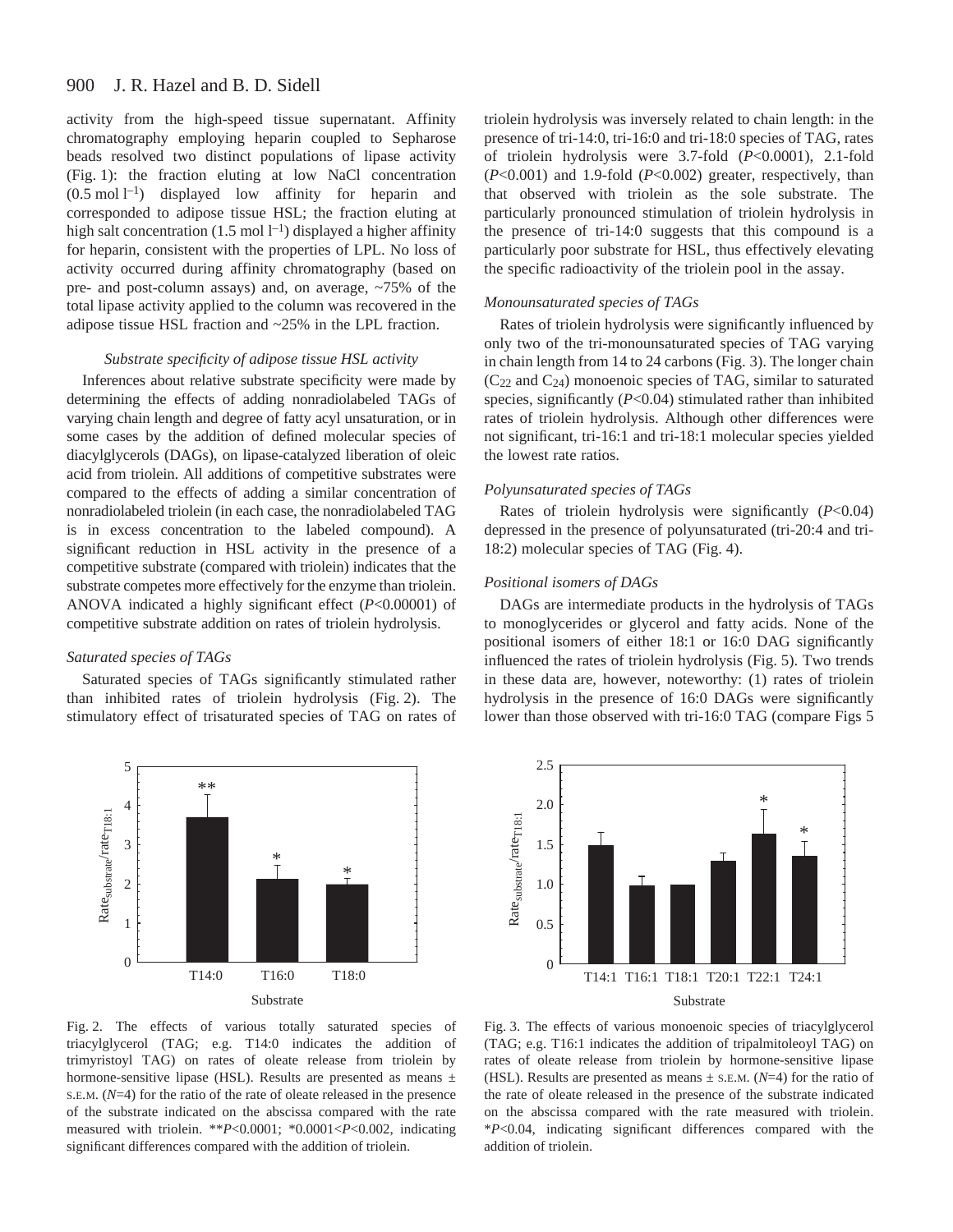and 2) and (2), although not significantly different, for DAG species of both 18:1 and 16:0, the 1,2-molecular species consistently depressed rates of triolein hydrolysis to a greater extent than the 1,3-molecular species.

#### **Discussion**

Fatty acids stored in the form of TAGs are a major fuel for energy metabolism. The hydrolysis of TAGs to fatty acids and glycerol requires the concerted action of two enzymes, HSL – the initial and rate-limiting step in the process – and monoglyceride lipase (MGL). HSL is one member of the triglyceride lipase gene family that also includes pancreatic lipase, LPL, hepatic lipase and endothelial lipase (McCoy et



Fig. 4. The effects of polyenoic species of triacylglycerol (TAG; e.g. T20:4 indicates the addition of triarachidonyl TAG) on rates of oleate release from triolein by hormone-sensitive lipase (HSL). Results are presented as means  $\pm$  s.E.M. ( $N=4$ ) for the ratio of the rate of oleate released in the presence of the substrate indicated on the abscissa compared with the rate measured with triolein. \**P*<0.04, indicating significant differences compared with the addition of triolein.



Fig. 5. The effects of differing positional isomers of diacylglycerol (DAG) species on rates of oleate release from triolein by hormonesensitive lipase (HSL). Results are presented as means  $\pm$  range ( $N=2$ ) for the ratio of the rate of oleate released in the presence of the substrate indicated on the abscissa compared with the rate measured with triolein.

al., 2002). HSL is distinguished, in part, from other members of the gene family by its intracellular location and relatively broad substrate specificity. In addition, HSL is subject to reversible phosphorylation and activation, primarily in response to catecholamine stimulation of adipose tissue mediated *via* β-adrenergic receptors and the downstream activation of phosphorylase kinase (PKA) by cAMP. Stimulation of adipocytes with catecholamines also triggers translocation of HSL from the cytoplasmic compartment to the surface of lipid droplets (Holm et al., 2000). Activation by catecholamines is reversed by insulin, which stimulates a cAMP phosphodiesterase (Østerlund, 2001). Thus, HSL catalyzes the key regulated step in lipolysis.

In mammals, it is clear that the release of fatty acids from adipose tissue is not random. For example, in rabbit adipose tissue, mobilization of fatty acids into the plasma was not proportional to their abundance but rather was determined by their molecular structure; rates of mobilization varied over a range of 46-fold and correlated positively with degree of unsaturation and negatively with chain length (Connor et al., 1996). Indeed, eicosapentaenoic acid (20:5*n*3) and arachidonic acid (20:4*n*6), important precursors in prostaglandin biosynthesis, were mobilized at the highest rates. Since HSL is a key and rate-limiting enzyme in lipolysis, we hypothesized that the substrate specificity of this enzyme in Antarctic fish might result in the hydrolysis of selected fatty acids from storage reserves. In particular, we wished to determine whether the previously established preferences in the capacities for fatty acid catabolism by muscle and liver tissues (Crockett and Sidell, 1990, 1993a,b; Sidell et al., 1995) were matched by a corresponding pattern of fatty acid release from adipose tissue reserves.

We have previously reported that mass-specific activities of HSL in Antarctic fish, when measured at 0°C, are roughly comparable to those of temperate zone species assayed at their physiological temperatures (Sidell and Hazel, 2002). This observation most probably arises from one, or a combination of, unexplored adaptations that might include: (1) evolution of a lipase that is more efficient at low temperatures, as has commonly been reported for a variety of other enzymes (Somero, 1995), (2) elevated titers of the enzyme in tissues of Antarctic fish or (3) a reduced temperature sensitivity for HSL compared with other enzymes. With regard to the third possibility, it is interesting to note that human HSL displays significant sequence homology to an Antarctic bacterial lipase and displays significant hydrolytic capacity even at low temperatures  $(<10^{\circ}C$ ), causing this enzyme to be classified as psychrotolerant (Laurell et al., 2000). However, aside from demonstration of significant catalytic activity at low temperature, the potential role of this enzyme in determining the nature of the fatty acids released for catabolism in Antarctic fish has not been studied previously.

To characterize the substrate specificity of HSL from the adipose tissue of Antarctic fish, it was first necessary to separate HSL from other members of the same gene family with different substrate preferences and kinetic properties. The other activity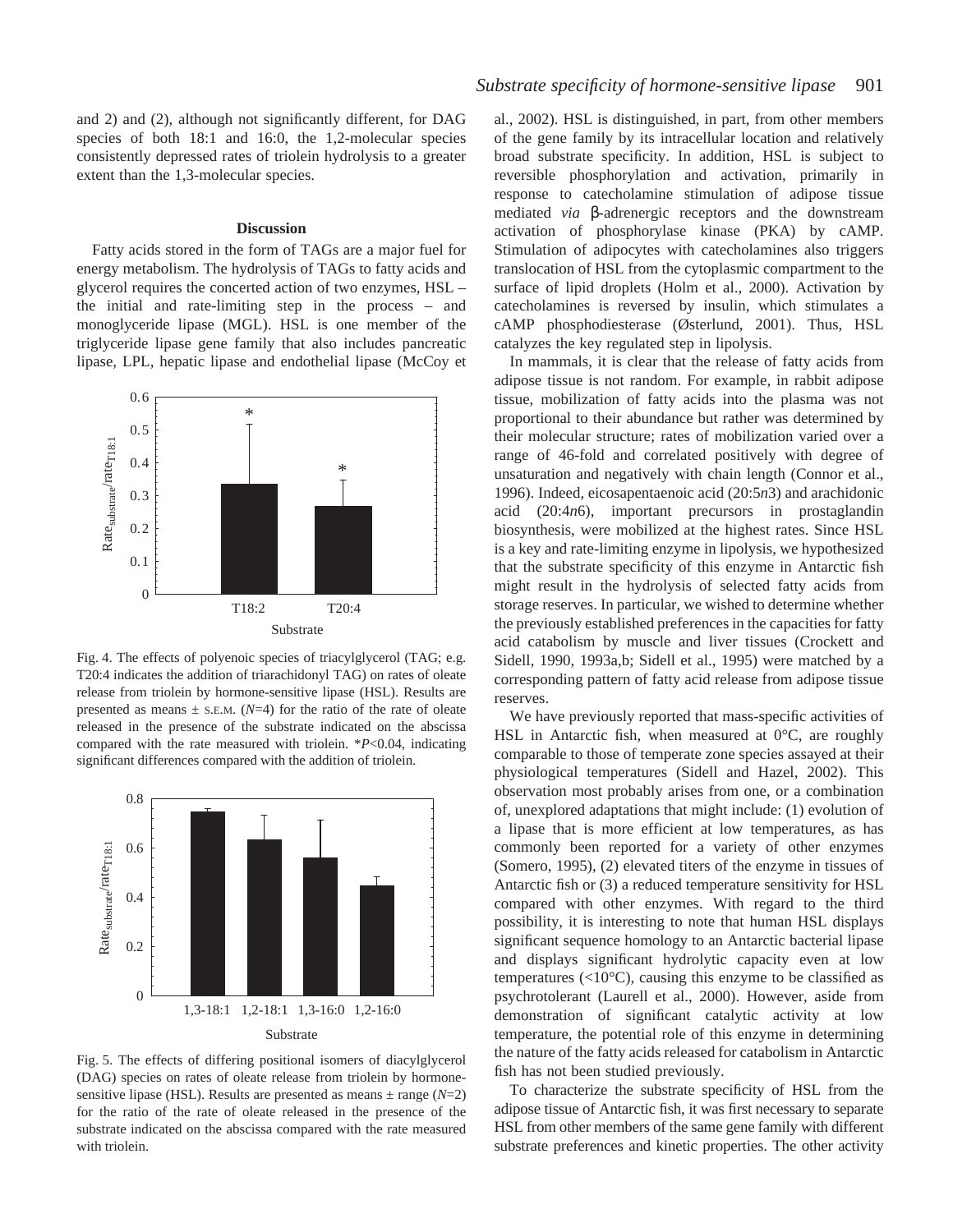of concern is LPL, which functions to degrade serum lipids destined for deposition in adipose tissue and possesses a heparinbinding domain not present in HSL. Heparin–Sepharose affinity chromatography (Fig. 1) clearly resolved HSL and LPL activities present in total tissue extracts of adipose tissue from *T. newnesi*. Of these two activities, HSL accounted for approximately 75% of the total activity (LPL 25%).

To assess the substrate specificity of HSL, a competition assay was employed. Control assays were used to define the maximal release of oleic acid from radiolabeled triolein. Substrate specificity was assessed by adding a second nonradiolabeled substrate to the reaction mixture and determining the extent to which the liberation of oleic acid was inhibited. The degree to which the release of oleic acid is decreased in the presence of the non-radiolabeled substrate reflects the ability of HSL to hydrolyze one species of TAG preferentially over another. The substrate causing the greatest degree of inhibition is presumably the one most readily hydrolyzed (Crecelius and Longmore, 1984). Conversely, elevation in the rate of radiolabeled release from triolein by the added substrate would indicate either a true stimulation of HSL activity or, alternatively, that the added TAG was such a poor substrate for HSL that it was effectively 'transparent' to the enzyme, thus elevating the specific radioactivity of the labeled triolein pool.

To our surprise, totally saturated molecular species of TAG caused an apparent stimulation rather than inhibition in rates of oleate release from triolein (Fig. 2). The magnitude of this activation varied between 2- and 4-fold and decreased as a function of increasing chain length for species of TAG bearing fatty acids between 14 and 18 carbons in length. By contrast, molecular species of TAG containing monoenoic fatty acids varying between 14 and 20 carbons in length had no significant effect on rates of oleic acid release (Fig. 3) compared with triolein. The observation that activity ratios were somewhat lower for tri-16:1 and tri-18:1 TAG than tri-14:1 or tri-20:1 is suggestive of a slight preference for monoenoic species of TAG with chain lengths of 16–18 carbons. Longer chain (C22–24) monoenoic species of TAG resembled totally saturated species more than shorter chain monoenoic species since they significantly stimulated rather than inhibited oleate release (Fig. 3). More highly unsaturated species of TAG (containing di- and tetraenoic fatty acids) significantly depressed rates of oleate release (Fig. 4), indicating that these species are preferentially hydrolyzed compared with triolein.

Taken collectively, the above data support the following rank order of preference for the hydrolysis of molecular species of TAG by adipose tissue HSL from the Antarctic fish *T. newnesi*: polyenoic species > monoenoic species > saturated species. This order corresponds roughly with that established for the rates of fatty acid release from adipose tissue in mammals (Connor et al., 1996). Among monoenes, the preferential release of oleic acid also resembles the substrate selectivity of rat and human HSL (Raclot et al., 2001); however, the preferential release of PUFAs is a unique feature of the *T. newnesi* HSL that is not shared by either the rat or human enzymes. Thus, in contrast to the situation for human and rat HSL, for which fatty acid chain length is the major determinant of rates of hydrolysis, the degree of fatty acid unsaturation appears to be the primary determinant of HSL activity in *T. newnesi*. The substrate specificity of *T. newnesi* HSL also meshes well with the pattern of differential peripheral utilization of fatty acids by liver and muscle (Crockett and Sidell, 1993a,b; Sidell et al., 1995).

The failure of fully saturated and long-chain monounsaturated species of TAG to inhibit the hydrolysis of triolein was unanticipated and a novel feature of the present data set. The pronounced 3.7-fold increase in triolein hydrolysis in the presence of trimyristin (tri-14:0) is particularly noteworthy, given the disproportionate representation of this TAG in adipose tissues of Antarctic fish species (Lund and Sidell, 1992). As indicated above, this observation could suggest that tri-14:0 either specifically stimulates HSL activity or, alternatively, is a poor substrate for this enzyme. The percentage of 14:0 in adipose tissue TAG of *T. newnesi* (15.1±1.0%) is vastly greater than in pools of TAG from either oxidative skeletal muscle  $(5.7\pm0.6%)$  or combined serum TAG and cholesterol esters (4.5±0.4%; Lund and Sidell, 1992). Since fully saturated fatty acids possess significantly higher melting points than oleic acid (Gurr and Harwood, 1991), one possibility is that TAG species containing these acids may phase-separate from triolein at 0°C and, thus, might not be readily accessible to the enzyme. However, our data indicate significant differences among saturated fatty acids in their abilities to stimulate triolein hydrolysis, which is not consistent with a phase separation argument (i.e. the ability to stimulate triolein hydrolysis is inversely related to fatty acid melting point, exactly the opposite trend predicted by a phase-separation argument; Fig. 2). Thus, it seems most likely that the differences in rates of triolein hydrolysis observed in the presence of competing saturated and other species of TAG reflect the true substrate specificity of the enzyme rather than a biophysical effect of low temperature on the state of the substrate. In light of the above observations, we favor the interpretation that tri-14:0 (and, by inference, the other saturated TAGs) is a particularly poor substrate for lipolysis by HSL when more suitable alternative TAG substrates are available to the enzyme. It is worth noting, however, that regardless of the mechanisms in play, the physiological implications remain the same.

Although HSL is the most likely determinant of the mix of fatty acids released from adipose tissue, it should be acknowledged that two other proteins may play a secondary role in regulating this process: (1) perilipins are proteins located on the surface of lipid droplets in unstimulated adipocytes that presumably block the access of HSL to substrate in unstimulated adipocytes (perilipins, like HSL, are phosphorylated by PKA as a consequence of adipocyte activation, causing them to redistribute away from the lipid droplet, thus permitting HSL to bind to the droplet surface; Østerlund, 2001) and (2) the adipocyte lipid binding protein (ALBP) specifically interacts with HSL and most likely removes the fatty acid product of lipolysis (Holm et al., 2000).

Activated HSL displays a preference (3–4-fold) for